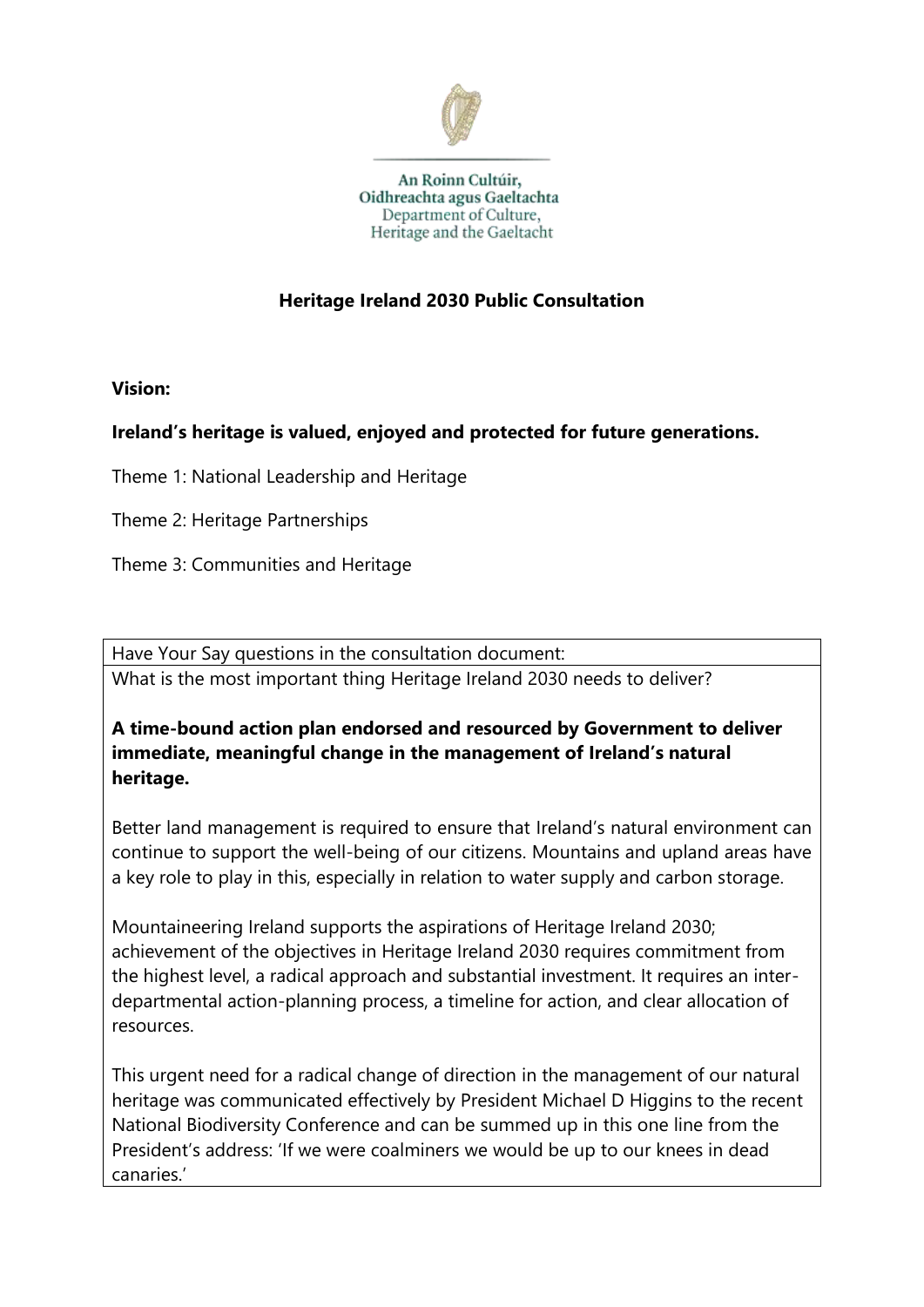What do you think of the vision for Heritage Ireland 2030? Is there anything we should add?

Mountaineering Ireland has a particular interest in Ireland's mountains, the wider uplands and our coastal areas. If well-managed these extensive semi-natural areas provide not only quality outdoor recreation experiences, but a range of ecosystem services that underpin the wellbeing of society and our economy, including supply of fresh water, carbon storage, flood mitigation, space for biodiversity, and scenic landscapes. Mountaineering Ireland welcomes the references in the consultation document to the importance of access to heritage, and people having opportunities to engage with heritage, we believe this is essential to securing societal support for investment in the care of Ireland's natural and built heritage.

It is Mountaineering Ireland's position that Ireland's upland areas are vital natural assets which should be wisely managed for societal benefit through appropriate planning and landowner involvement, in a way which ensures ecological integrity and the maintenance of these cherished natural landscapes.

The draft vision in Heritage Ireland 2030 is coherent with Mountaineering Ireland's vision for the future of Ireland's mountains and uplands areas (published in 2017):

# **Mountaineering Ireland's vision is that Ireland's mountain landscapes will be valued and protected as environmental, cultural and recreational assets.**

Mountaineering Ireland recommends the addition below to strengthen the vision for Heritage Ireland 2030 and to focus towards achievement of the vision:

Ireland's heritage is valued, enjoyed and protected for future generations **through a commitment by Government to prioritise best practice management of our natural and built heritage.**

What are the biggest challenges facing our heritage?

It is Mountaineering Ireland's assertion that the principal challenge facing Ireland's heritage is **a lack of government commitment and joined-up action to protect Ireland's natural environment.** 

Mountaineering Ireland has identified a number of challenges to the heritage of Ireland's mountains and upland areas. The examples below, grouped under thematic headings, provide evidence of the need for stronger policy and better practice to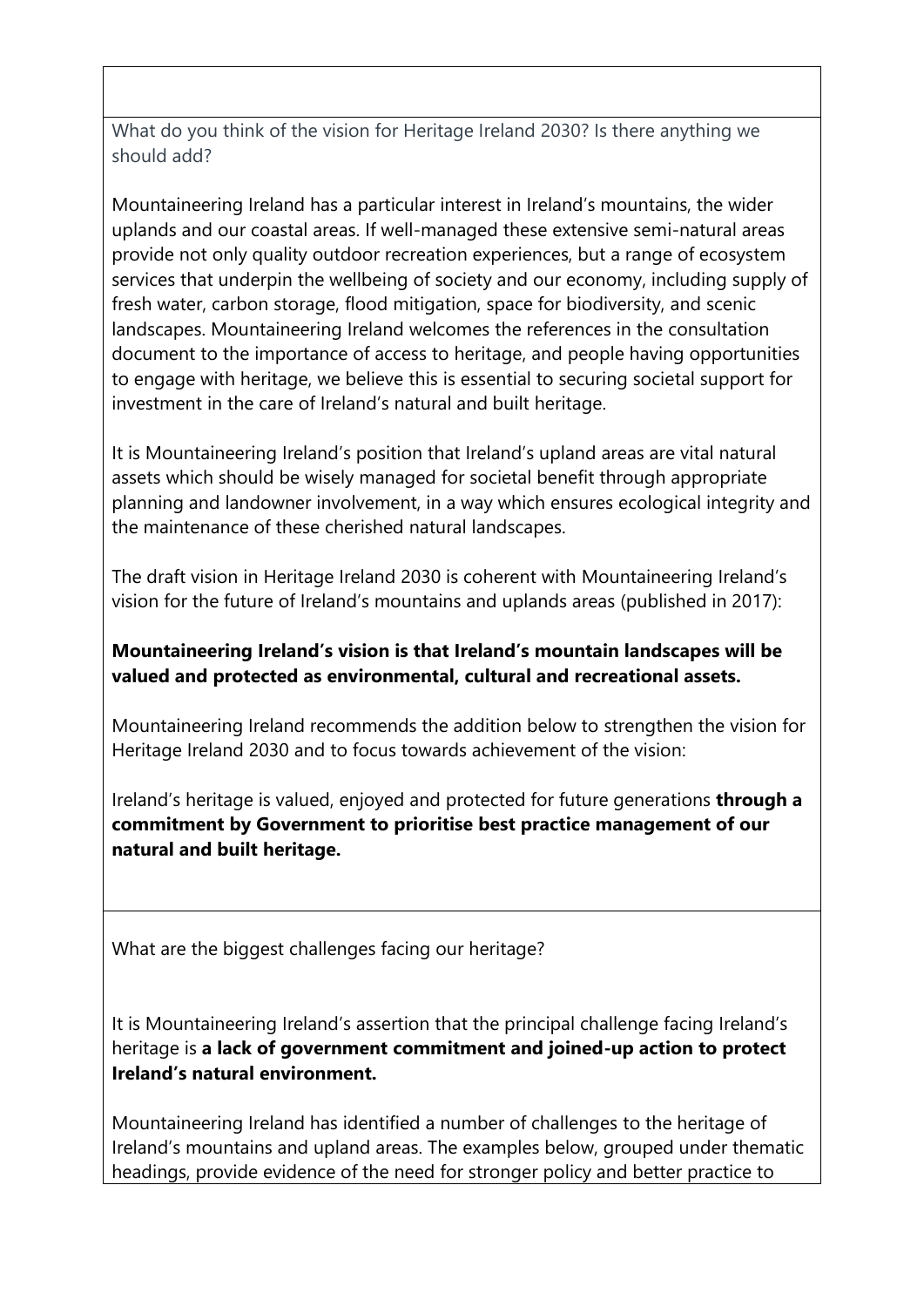protect and support these areas.

#### Access

### **Biodiversity**

- Habitat loss, fragmentation and degradation are widely acknowledged as key drivers in the decline of Ireland's biodiversity. The underlying causes include uncontrolled burning of uplands, afforestation, agricultural intensification and development pressure.
- Compared with other European countries Ireland has one of the smallest areas of land designated for nature conservation as EU Special Areas of Conservation (SACs) and Special Protection Areas (SPAs). All these sites require management plans and resources to implement those plans. We are also failing to adequately our nationally designated Natural Heritage Areas (NHAs), the majority of which do not have any legislative protection. Without these provisions Ireland's natural heritage sites are protected in name only.

#### **Landscape**

- Undeveloped land in upland areas is seen by some people as a waste, or not having value, where in fact these areas provide significant benefits to society that are not associated with intensively-farmed land.
- Ireland's limited stock of wild or undeveloped land is being depleted every day by a wide range of developments such as windfarms, roads and afforestation. Unfortunately there is no mechanism in place to measure the loss of Ireland's undeveloped land, as there is in Scotland.
- There is a virtual absence of integrated planning for upland areas both at a national and local level, embracing community development and all aspects of land-use including recreation.
- There is a lack of effective development control and enforcement by local government planning authorities to deal with unauthorised developments in mountains and upland areas.
- Poor legal protection for wild and scenic landscapes has resulted in an overreliance on nature conservation designations to protect upland areas, with nature sometimes being portrayed negatively as a restriction on development.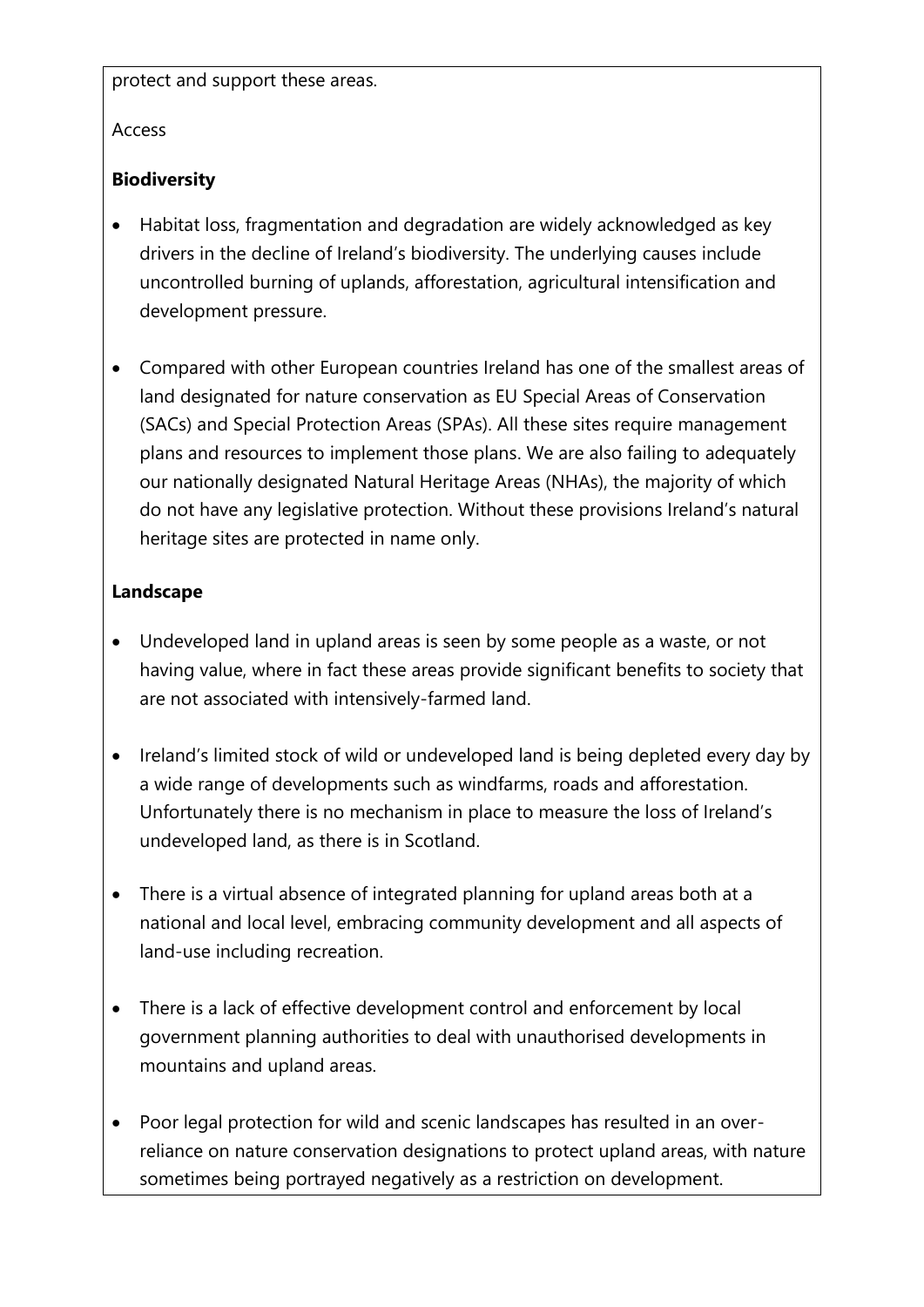# **Agriculture and community**

- The labour-intensive nature of farming in upland areas, combined with the low rate of return and the high age profile of hill farmers are driving changes in agricultural practices and in some places leading to land abandonment.
- Changes in agricultural practice have had adverse impacts on upland landscapes (e.g. through reclamation, burning of vegetation, the fencing of previously open hillsides and the construction of wide access roads on the hills).
- Mountains and upland areas are physically distant from decision-making, have a lower population, fewer employment opportunities, poorer services and infrastructure (e.g. roads, broadband, public transport), and rarely have a representative body to highlight their issues.

# **Outdoor recreation and tourism**

- All land in Ireland, is either owned privately (>80%) or by the State (<20%). Although there is no legal right of entry to land in Ireland for recreation\* the vast majority of landowners have traditionally allowed informal access to upland areas. However, this goodwill and access could easily be withdrawn, for example due to inappropriate behaviour by one group or even an individual. The complex pattern of land ownership in Ireland's hills and countryside makes it more difficult to secure agreement regarding access, and therefore more difficult for people to enjoy Ireland's natural and built heritage sites. The lack of certainty regarding access for recreation in Ireland contrasts with most of Europe, where varying degrees of public access to land are formally defined. *\*Other than land owned by Waterways Ireland.*
- The current growth in outdoor recreation activities such as walking, mountainbiking and running, combined with the success of projects such as the Wild Atlantic Way, and the power of social media, are all bringing more people, and exerting ever greater pressure on the goodwill of individual landowners and on the natural environment.
- Due to increased recreational and tourism activity, trampling and path erosion are ever more evident on Ireland's mountains. Significant financial resources will be needed to repair the worn and muddy scars on our more popular mountains. As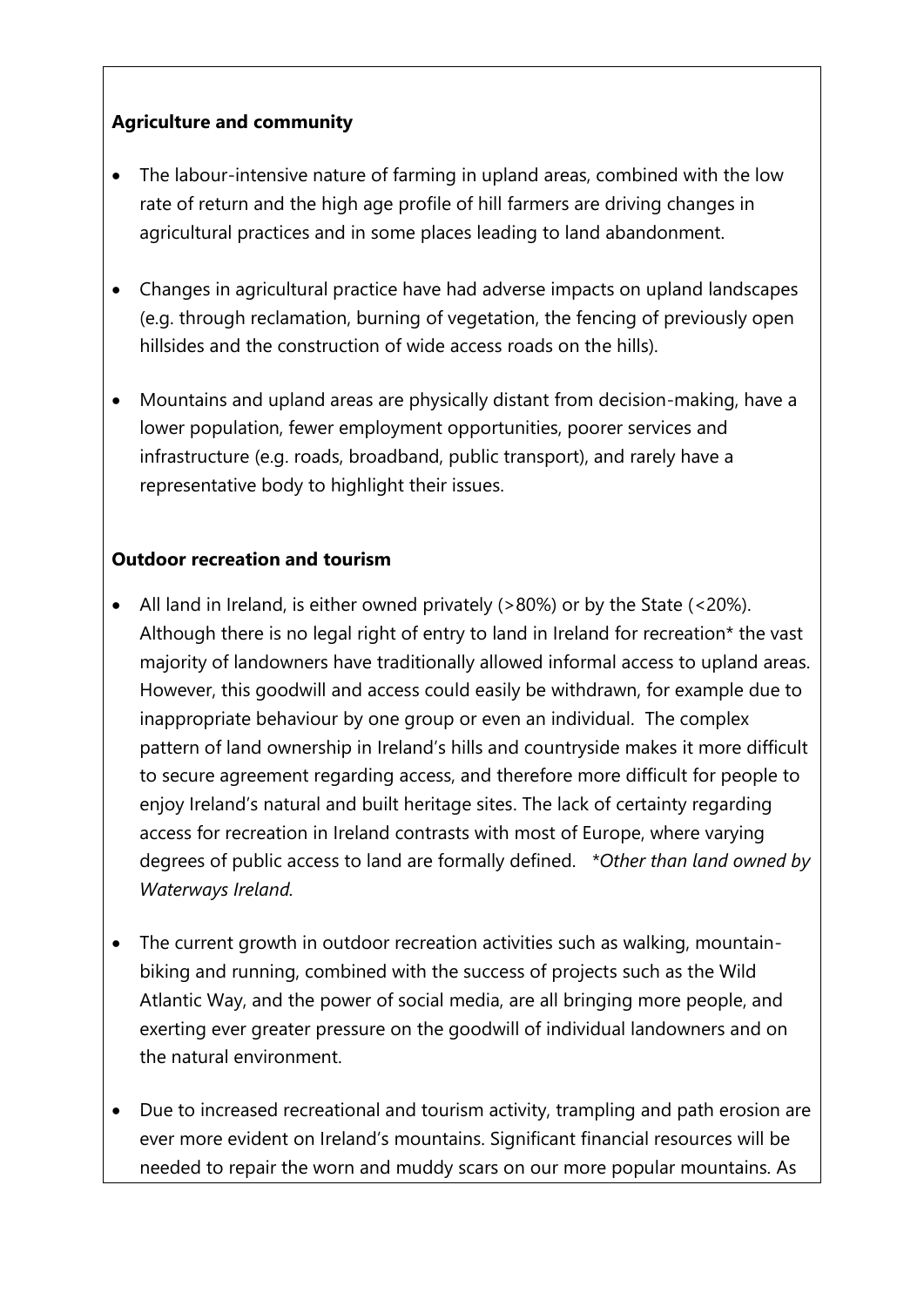most hillwalking routes are informal, rather than being designated trails, in the majority of upland areas there is no upland management group to take a lead in addressing this issue.

What do you think of the draft objectives in the document? In your view, is there something important missing?

\_\_\_\_\_\_\_\_\_\_\_\_\_\_\_\_\_\_\_\_\_\_\_\_\_\_\_\_\_\_\_\_\_\_\_\_\_\_\_\_\_\_\_\_\_\_\_\_\_\_\_\_\_\_\_\_\_\_\_\_\_\_\_\_\_\_\_\_\_\_\_\_\_\_\_\_\_\_\_\_\_\_\_\_\_\_\_\_\_\_

# **Theme 1: National Leadership and Heritage**

The introductory statements under theme 1 (to do with culture, economy and society, and also the beauty and irreplaceability of our built heritage and habitats), do not communicate effectively the fact that continued human life depends on our ability to reverse current unsustainable patterns of natural resource usage.

The objectives are wide-ranging positive statements, many of which are urgent in the context of climate change; to deliver on these will require a comprehensive and wellresourced action plan.

The interaction between agriculture and the natural environment is crucial, this will need to be resolved at national level and also locally. Local authorities also have an important role to play in protecting built and natural heritage, through the planning process and also the programmes they administer.

# **Theme 2: Heritage Partnerships**

The introduction and objectives read well, but we have seen similar language in so many previous government documents (the National Biodiversity Action Plan, the National Landscape Strategy and some of the other documents listed on page 9) and so little action has resulted. The objectives need to speak strongly of commitment and a new approach, especially in relation to caring for our natural heritage.

The consultation document quite rightly identifies the key role of the Heritage Council in facilitating heritage partnerships, however the Heritage Council and other bodies within the heritage sector, including the National Parks & Wildlife Service have experienced funding cuts that make it impossible for them to engage in heritage partnerships. Significantly increased funding is needed if Ireland's heritage is to be valued, enjoyed and protected for future generations.

# **Theme 3: Communities and Heritage**

Mountaineering Ireland acknowledges the central role of local communities in caring for Ireland's heritage, however we would also like to see the role of 'communities of interest' included in Heritage Ireland 2030.

Mountaineering Ireland represents a community of interest in mountain, upland and coastal areas which may be drawn from a wide geographic area. Mountaineering Ireland works with upland community groups, with landowners and other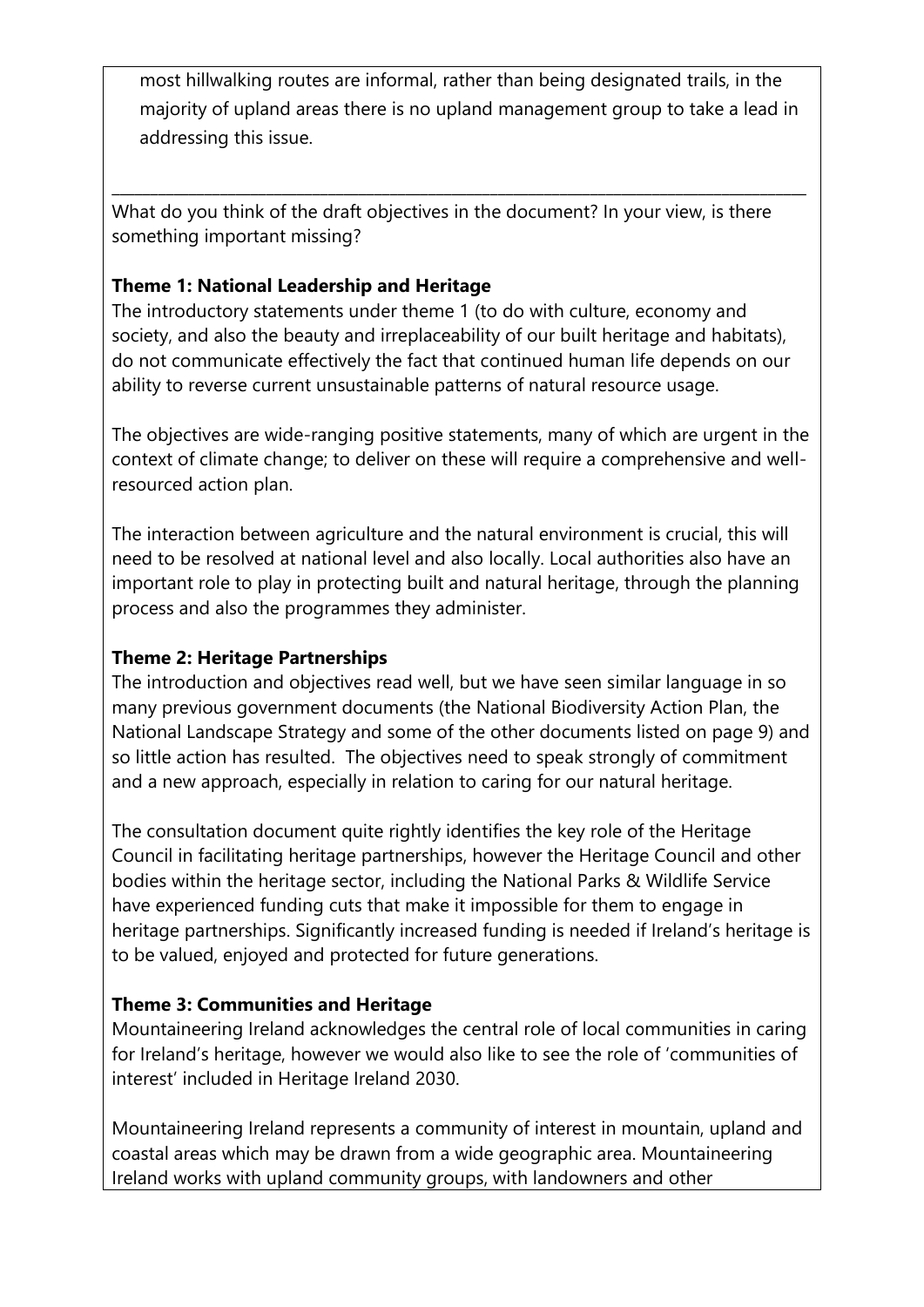organisations that share an interest in Ireland's mountains, with the aim of achieving a positive and sustainable future for these important areas.

What changes are happening right now that might impact on our heritage?

There are many changes currently occurring that place greater pressure on Ireland's natural heritage:

- Climate change EPA reports show that upland habitats are amongst the most vulnerable.
- Loss of biodiversity well documented and across all habitat types.
- Declining water quality the small streams and rivers in upland areas make up small streams and rivers make up 77% of Ireland's river network, and due to a low level of dilution they are extremely susceptible to pollution.
- Uncontrolled burning and other removal of scrub to maximise agricultural payments is resulting in landscape change and loss of habitat – the apparent conflict between agricultural and environmental policies needs to be resolved.
- Increased numbers enjoying Ireland's natural environment and the potential of social media to suddenly drive large numbers of people to places without the physical infrastructure, or the management capacity, to cope with an upsurge in numbers.
- Fencing increased fencing of uplands which detracts from the quality of the landscape and presents a barrier to recreational users.
- Path erosion in upland areas arising from increased footfall.

Changes that have the potential to impact positively on the natural heritage of Ireland's upland areas:

- Mountaineering Ireland believes there is a strong argument for re-focusing farm payment schemes towards rewarding hill farmers for delivering a sustainably managed environment, on the basis of the public good this provides. The European Innovation Partnerships currently being funded through the Department of Agriculture potentially provide a model for this. This model should be reviewed and learning from it used to inform the next Rural Development Programme.
- Mountaineering Ireland supports the proposals for an integrated land-use policy, emerging from the National Biodiversity Conference and the Climate Action Committee. Previous policy decisions in relation to agriculture and forestry are not working for natural heritage, and in most situations not working for landowners either. Matching land use to the natural capacity of the land to optimise the production of ecosystem services, including recreation opportunities, has the potential to work for landowners, for nature and for society as a whole.
- The Development and implementation of River Basin Management Plans offers potential for holistic and integrated management of upland catchments.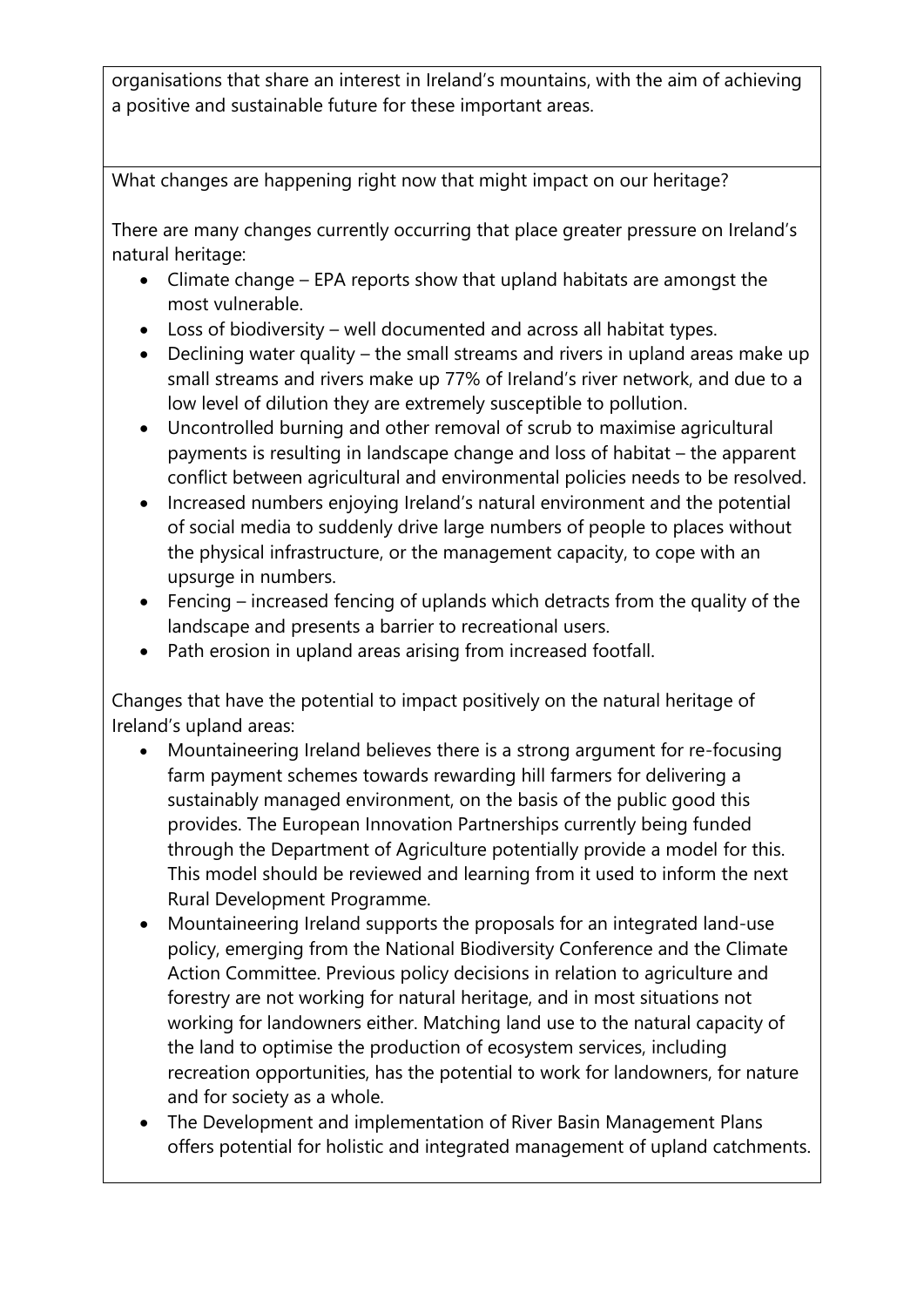• The Visitor Safety Group guiding principles are becoming established as best practice in relation to visitor management in areas of natural and built heritage in Ireland [\(https://vscg.org/\)](https://vscg.org/).

How can we work better together and engage all our communities under Heritage Ireland 2030?

The Wicklow Uplands Council, established in the late 1990s, provides a positive model for bringing together the different stakeholder interests in an upland area to work collectively towards the sustainable management of their area. The Wicklow Uplands Council (WUC) would not have survived for over 20 years without modest core funding from the Heritage Council, which in turn has enabled WUC to leverage other funding.

Inspired by the WUC model, bottom-up groups have emerged in other upland areas, and community wetland fora are pursuing a similar agenda in their respective areas. All these groups face challenges in securing funding that will enable them to deliver partnership-based, sustainable management of natural heritage. Heritage Ireland 2030 should prioritise **a programme of support for locally-based upland partnership groups committed to working towards the sustainable management of their area.** Any evaluation should show that these initiatives deliver value for money, care for heritage and community engagement that is coherent with the Heritage Ireland 2030 vision of valuing, enjoying and protecting Ireland's heritage for future generations.

In addition to the reference above to the need for increased funding for the Heritage Council and the National Parks & Wildlife Service, the National Biodiversity Data Centre, the Irish Uplands Forum, the Irish Environmental Network and the other agencies and NGOs that have a role in supporting communities to care for Ireland's natural heritage all require greater funding to do so.

The first step to securing this funding is achieving a radically different approach to the management of Ireland's natural heritage, and securing Government commitment and inter-departmental cooperation to lead the way in valuing, enjoying and protecting Ireland's heritage for future generations.

How can we ensure Heritage Ireland 2030 delivers?

- The proposal for a review after three years again fails to recognise the urgency of progress, especially in relation to care Ireland's natural environment.
- Heritage Ireland 2030 should be adopted as Government policy, an action plan developed within 6 months and an implementation group put in place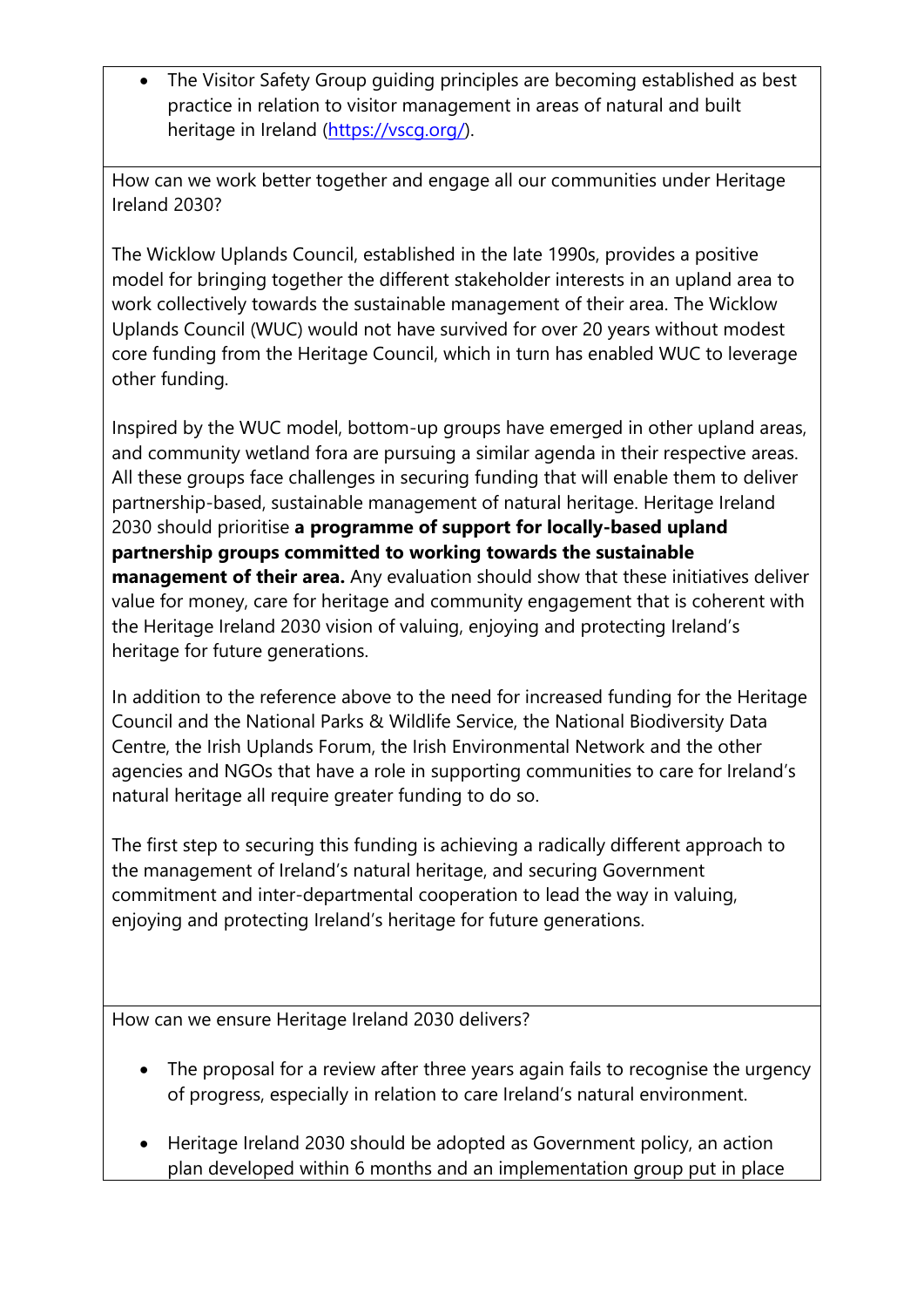| which is accountable to the public through annual reporting of progress, and<br>an annual public forum (open to all citizens and webcast).                                                                                                                                                                                                                                                              |                                                                             |                         |
|---------------------------------------------------------------------------------------------------------------------------------------------------------------------------------------------------------------------------------------------------------------------------------------------------------------------------------------------------------------------------------------------------------|-----------------------------------------------------------------------------|-------------------------|
| Heritage Ireland 2030 should be embedded in the next Programme for<br>Government.                                                                                                                                                                                                                                                                                                                       |                                                                             |                         |
| Other comments                                                                                                                                                                                                                                                                                                                                                                                          |                                                                             |                         |
| Mountaineering Ireland is the national representative body for hillwalkers and<br>climbers on the island of Ireland, the organisation is funded by members and by core<br>funding from Sport Ireland and Sport Northern Ireland. Mountaineering Ireland<br>currently has more than 13,000 members, the majority of whom are affiliated<br>through 186 member clubs spread across the island of Ireland. |                                                                             |                         |
| Respect for the wonderful, but fragile environment enjoyed by hillwalkers and<br>climbers, and being a positive voice for its protection, is one of Mountaineering<br>Ireland's core values. Mountaineering Ireland works to improve environmental<br>awareness amongst its members and encourages members to get involved in local<br>upland partnership groups.                                       |                                                                             |                         |
| Mountaineering Ireland trusts that you will take the views of our members into<br>consideration in the finalisation of the Heritage Ireland 2030 plan. Should you have<br>any queries, or require additional informational in relation to this submission, please<br>do not hesitate to contact us.                                                                                                     |                                                                             |                         |
| Your contact details –                                                                                                                                                                                                                                                                                                                                                                                  | <b>Address</b>                                                              | <b>Email</b>            |
| <b>Name &amp; organisation</b><br>(where applicable)<br>Helen Lawless,<br><b>Mountaineering</b><br><b>Ireland</b>                                                                                                                                                                                                                                                                                       | Irish Sport HQ,<br>National Sports Campus,<br>Blanchardstown,<br>Dublin 15. | helen@mountaineering.ie |
|                                                                                                                                                                                                                                                                                                                                                                                                         |                                                                             |                         |